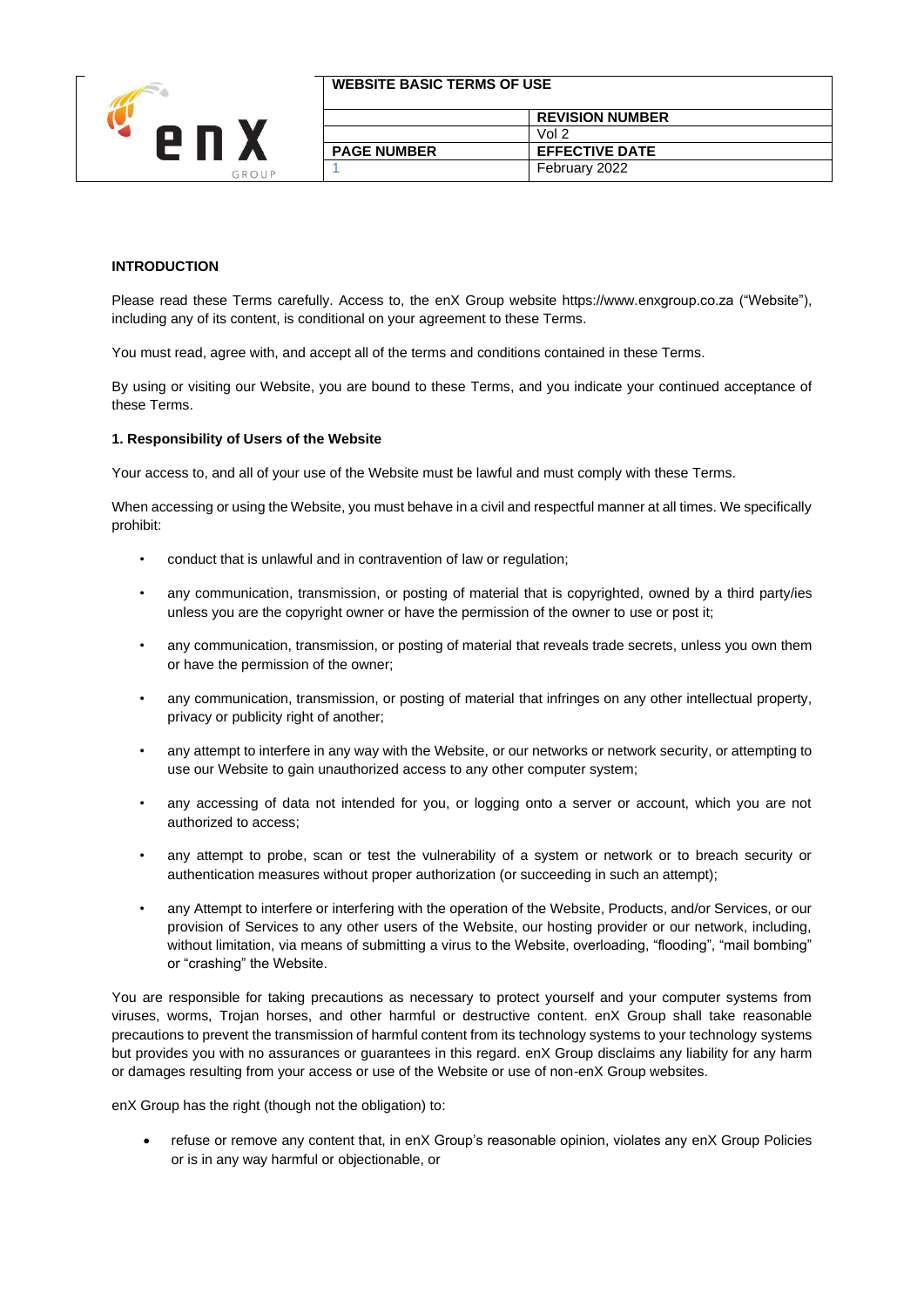

| <b>I WEBSITE BASIC TERMS OF USE</b> |  |
|-------------------------------------|--|
|                                     |  |

|                    | <b>REVISION NUMBER</b> |  |
|--------------------|------------------------|--|
|                    | Vol 2                  |  |
| <b>PAGE NUMBER</b> | <b>EFFECTIVE DATE</b>  |  |
|                    | February 2022          |  |

• terminate or deny access to and use of the Website to any person for any reason, in enX Group's sole discretion.

# **3. Copyright Infringement**

As enX Group requires others to respect its intellectual property rights, it respects the intellectual property rights of others. If you believe that material located on or linked to by the Website violates your copyright, you are encouraged to notify The Information Officer [\(info@enxgroup.co.za\)](mailto:info@enxgroup.co.za). enX Group will, as it is able, respond to all such notices, including as required or appropriate by removing the infringing material or disabling all links to the infringing material. In order to bring infringing material to our attention, you must provide our Information Officer with the following information:

- an electronic or physical signature of the person authorized to act on behalf of the owner of the copyrighted work;
- an identification of the copyrighted work and the location on the Website of the allegedly infringing work;
- a written statement that you have a good faith belief that the disputed use is not authorized by the owner, its agent or the law;
- your name and contact information, including telephone number and email address; and (e) a statement by you that the above information in your notice it is accurate and truthful that you are the copyright owner or authorized to act on the copyright owner's behalf.

In the case of a user who may infringe or repeatedly infringes upon the copyrights or other intellectual property rights of enX Group may, in its discretion, terminate or deny access to and use of the Website.

## **4. Trademarks**

enX Group Trademarks, the enX Logo and all other trademarks, service marks, graphics and logos used in connection with the Website, are trademarks or registered trademarks of enX Group, or enX Group's Licensors. Other trademarks, service marks, graphics and logos used in connection with the Website, may be the trademarks of other third parties in which case such license is for the exclusive benefit and use of the enX Group by their respective owners.

Your use of the Website grants you no right or license to reproduce or otherwise use any enX Group or third party trademarks. Likewise, you grant no right or license to reproduce or otherwise use any of your trademarks, service marks, graphics and/or logos, unless expressly authorized by you.

## **5. Changes**

The configurations and specifications of the Website may be amended and/or updated from time to time, at the sole discretion of enX Group. You are bound by any such changes or updates unless such changes materially diminish the functionality and value of the Website.

## **6. Limitation of Warranties of enX Group, its Suppliers and Its Licensors**

enX Group and its licensors provide no warranties or make no representations whatsoever with respect to the Website, or any linked site or its content, including the content, information and materials on it or the accuracy, completeness, or timeliness of the content, information and materials.

We also do not warrant or represent that your access to or use of the Website or any linked site will be uninterrupted or free of errors or omissions, that defects will be corrected, or that the Website or any linked site is free of computer viruses or other harmful components.

We assume no responsibility, and shall not be liable for any damages to, or viruses that may infect, your computer equipment or other property on account of your browsing of the Website, or your downloading or uploading of any